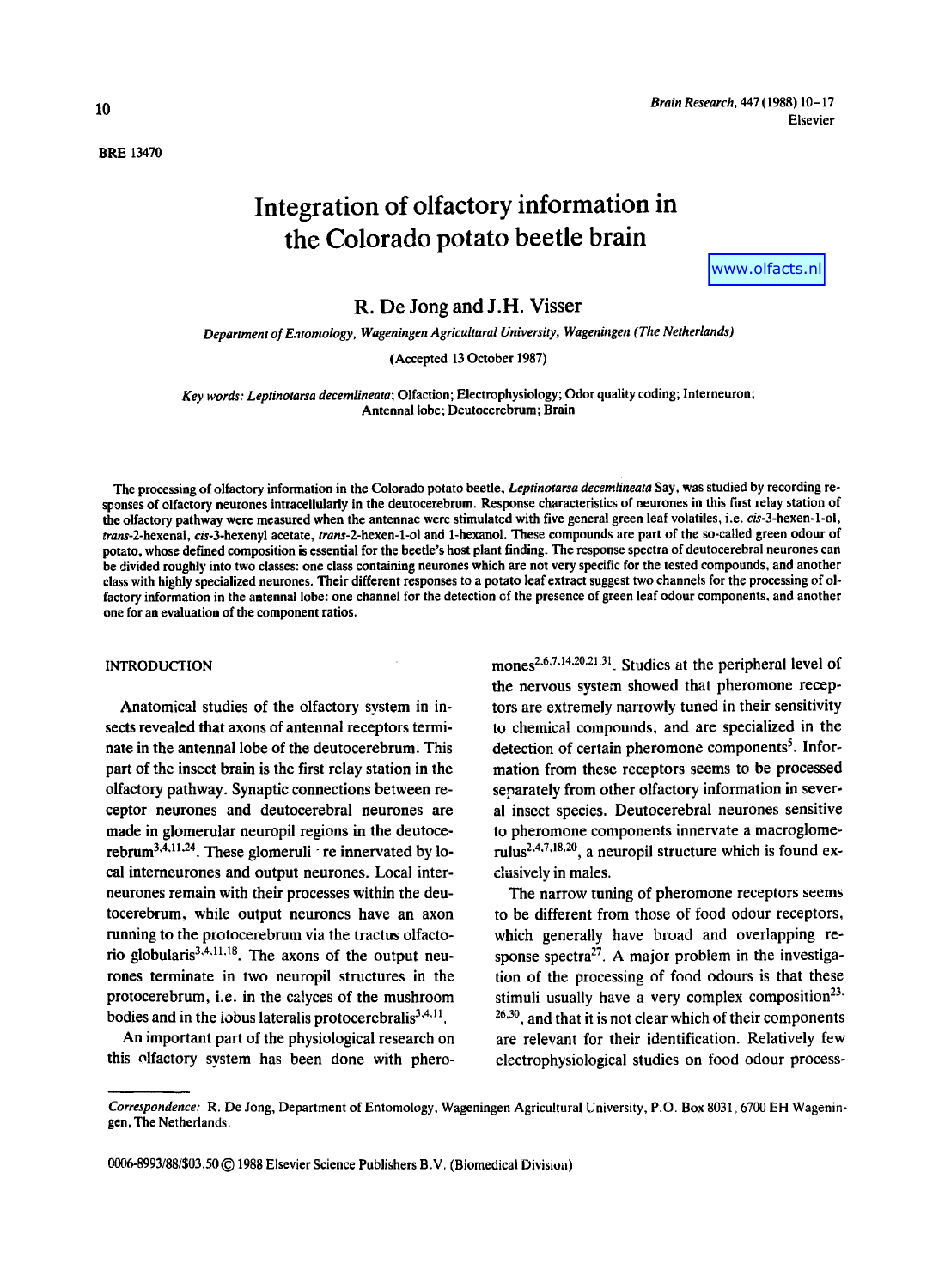mg in the deutocerebrum have been undertaken<sup>1,18,22,31,32</sup>. These studies involved food odours with an undefined chemical composition, like odours of fruit, cheese and bread, and compounds which are sometimes known as potent stimuli for receptors but which have an unknown behavioural significance.

I:

i

11

The Colorado potato beetle. *Leptinotarsa dcccmlineata* Say. is an insect species with a very limited host plant range. Its most important host in Europe is potato, *Solanum tuberosurn* L. The beetle can distinguish between a host plant and a non-host plant by differences in their odour composition<sup>29</sup>. In previous work the potato plant odour has been analyzed $26,30$ and the beetles' antennae have been tested for their sensitivity to its pure components  $16,25,26$ . The olfactoy receptors are sensitively tuned to the perception of green odour<sup>16</sup>, which is composed of C-6 alcohols, aldehydes and the derivative acctate<sup>26</sup>. The upwind locomotory response of the beetle which is induced by potato leaf odour. is prevented by artificial changes in concentration ratios of these green odour volatiles in the potato leaf odour<sup>28</sup>. It was concluded, therefore. that the ratio of these C-6 compounds in the plant odour is decisive in the beetle's host plant finding.

In order to investigate the mechanism of potato leaf odour recognition in the beetle, physiological properties of neurones in the antennal lobe were studied. In this report, responses of deutocerebral neurones are described on stimulation with 5 behaviourally important C-6 compounds, namely *cis-3·*  hexen-l-oL *trans-2-hexenal,* cis-3-hexenyl acetate. trans-2-hexen-l-ol and I-hexano!. Responses to the odour of an extract of potato leaves were also recorded. In some cases additional stimulations were performed with an artificial mixture consisting of the 5 C-6 compounds. The results indicate that information concerning stimulus quantity and quality are processed separately.

## MATERIALS AND METHODS

One-week-old female beetles from the department stock culture were used in the experiments. An individual beetle was mounted in a stainless steel holder and its antennae were immobilized by tape (Fig. 1). The brain was exposed by removing the part of the head capsule between the eyes. Mouthparts, muscles, fat and the anterior part of the gut were removed. The latter was replaced by a plug of paper tis-



Fig. 1. Stainless-steel holder for mounting the beetles during intracellular recordings of deutocerebral neurones. BS, ball-andsocket joint; Cl, clamps; Ta, tape.



Fig. 2. Schematic representation of the experimental set-up. A, amplifier; dc. deutocerebrum; FP, filter paper; IE, indifferent electrode; 0, oscilloscope; P, probe; PP, Pasteur pipette; PR, paper recorder; RE, recording electrode; S, speaker; SF, suction funnel; TR, tape recorder.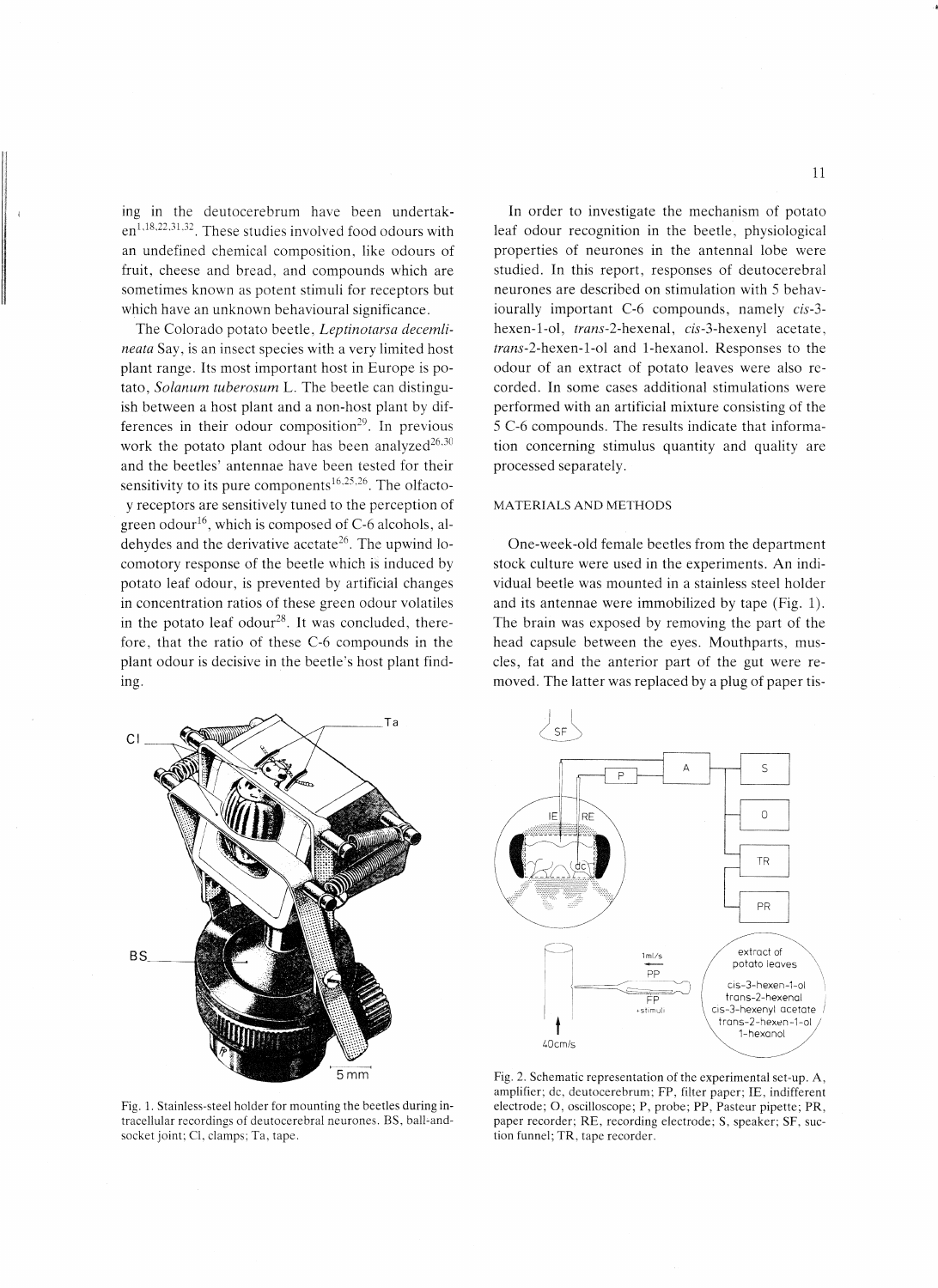12

sue. An insect pin through the head capsule helped further to stabilize the brain. The brain's tracheal air supply was not interrupted. The brain was constantly immersed in saline solution and the head was surrounded by vaseline to prevent leaking of this solution. The composition of the saline has been described by Khan et al.<sup>15</sup>. The sheath of the brain was treated with a 2% (w/v) solution of pronase (8 DMC-U/mg, Serva) in saline solution for  $20$  min, in order to enable penetration of the recording electrode. Capillary microelectrodes were made of filament glass. The tip was filled with 5% Lucifer yellow and the shank with 1% lithium chloride. The measured resistance was 120-180 M $\Omega$ . Recordings were made with the aid of a Winston Electronics amplifier (Model 1090, with a BR-1 Bridge). After finishing intracellular recording, dye was injected by a direct current of 0.3-1.0 nA.



The animal was placed in a continuous and steady flow of air (40 cm/s, 30 ml/s) (Fig. 2). Antennal receptors were stimulated by injection of odour stimuli (1 ml/s for 2 s) into this airstream from Pasteur pipettes. The time between two stimulations was 30-60 s. The delivery of an odour puff was controlled by an electromagnetic valve. This valve was operated through a timer which also provided a 50-Hz signal as a marker of stimulus application. The Pasteur pipettes were loaded with  $6.0 \times 0.5$  cm strips of filter paper on which a  $25-\mu$  paraffin oil solution of the test chemical was pipetted. Initially a dilution of  $10^{-4}$  v/v was used, but this was substituted by a dilution of  $10^{-5}$ v/v to prevent overstimulation.

The test chemicals were obtained from commercial sources (Roth, Koch-Light) and were >97% pure. Five C-6 components of the potato leaf odour complex were used: *cis-3-hexen-1-ol, trans-2-hexenal,* 



Fig. 3. Responses of 4 different deutocerebral neurones  $(A-D)$  to 5 leaf odour components (at a dilution of  $10^{-5}$  v/v) and to a paraffin oil extract of potato leaves. The stimulus duration (2 s) is indicated by bar. A-D correspond with spectra numbers 2, 5, 13 and 21 in Fig. 4.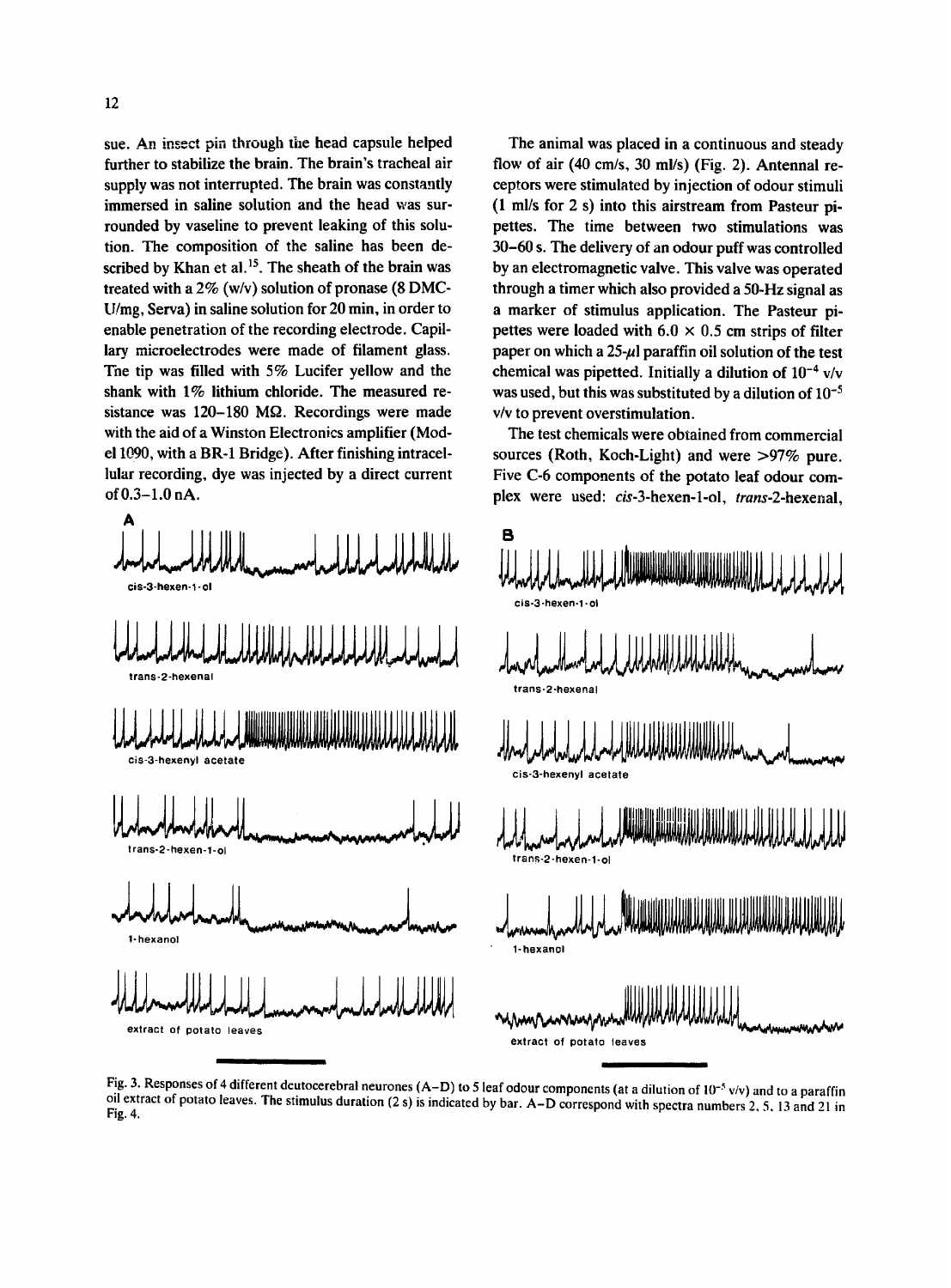*cis-3-hexenyl* acetate, *trans-2-hexen-l-ol* and 1-hexanol. In addition to these test chemicals, the cells were also stimulated with the odour of a paraffin oil extract of potato leaves. This extract was made by blending 40 g potato leaves in the presence of 30 ml water. The product was shaken in 20 ml paraffin oil. The paraffin oil was collected after centrifugation (6000 rpm, 15 min) and stored at  $8^{\circ}$ C. This extract contained the potato leaf odour components (Visser, unpublished). Some reurones were additionally tested with an artificial mixture consisting of the 5 test components in an 1:1:1:1:1 ratio (at a dilution of  $10^{-5}$  v/v). Paraffin oil was used as control. The sensitivity of the neutones to a mechanical stimulus was tested by fluttering the airstream.

The number of spikes in the first reaction second (which corresponds with the stimulation time period  $t$  $= 0.5-1.5$  s) was counted and corrected for the spontaneous firing by subtracting the cell's average firing frequency in the 2 s prior to stimulation. The main





## **RESULTS**

The activity of 22 neurones showing responses to the test odours used, was recorded from the deutocerebrum of the Colorado potato beetle. Most of these neurones had a background firing of 3-8 spikes/s, but in some cases it was under that level or as high as 25 spikes/s. The amplitude of recorded spikes was 3-7 mV. Most of the cell recordings lasted for 10-15 min. This was too short a period for an additional Lucifer yellow staining to reveal morphological details of a cell. However, since the cell somata were marked, it was possible to identify the recorded neurones as deutocerebral neurones. Two fillings seemed to be



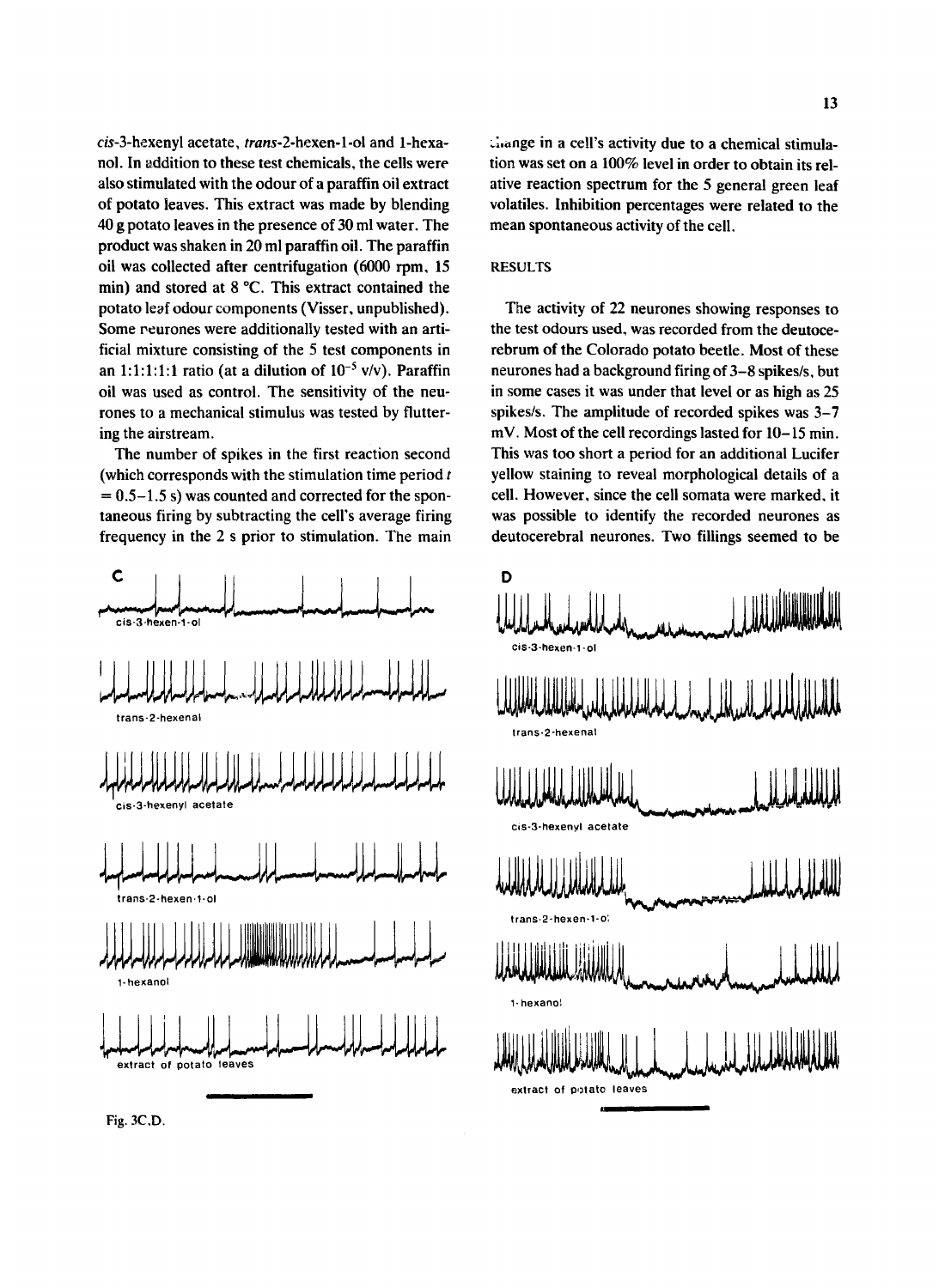complete and showed details of cell innervations. The recordings of these cells lasted for about 45 min.

The recorded neurones differed in their response specificity to the stimuli (Fig. 3). Some neurones were highly specific to one of the tested components (Fig. 3A,C) while other neurones had a more broadly tuned sensitivity (Fig. 3B,D). We classified the neurones (numbers 1-22) in 4 groups, based on their relative response spectra for the five C-6 compounds (Fig. 4).

Group I contains narrowly tuned neurones which were sensitive to cis-3-hexenyl acetate. They showed inhibition responses or relatively weak excitation responses to the other volatiles. The spontaneous spike frequency of those neurones hardly changed after a stimulation with the odour of the potato leaf extract. Mechanical stimulation of the antenna had no effect on these neurones.

Neurones of group II were more broadly tuned. They responded in an excitatory manner to most of the volatiles. The tested alcohols elicited the strongest responses in these neurones. All group II neutones showed a clear and excitatory response to the potato leaf extract. Cell number 8 was the only cell in this group which responded (inhibitory) to a mechanical stimulation of the antenna. This cell was identified as an output neurone by Lucifer yellow staining.

Group III neurones were sensitive to 1-hexanol. The other tested leaf odour components, including the other alcohols, elicited relative weak responses. The cells placed in this group showed no reaction, or a weak one, to stimulation with the odour of the potato leaf extract. An exception in this respect was cell number 9 which showed a clear excitatory response to the extract. The cells number 10 and 14 showed an excitatory response after mechanical stimulation of the antenna.

Neurones with an inhibition reaction as the most significant response were placed in group IV. The strongest reactions in group IV neurones were caused by stimulation with the alcohols. These cells showed a clear inhibitory response to stimulation with the odour of the potato leaf extract. Cell number 17 was the only neurone of this group which showed only a very weak inhibition to stimulation with the extract. Cell number 16 was identified as a local interneurone,

The neurones number 4, 5, 6, 13, 16, 18, 19, 20 and

22 were additionally tested with the artificial mixture. The neurones number 4, 5 and 6 of group II showed an excitatory response at levels of 80%, 74% and 50% respectively when compared with the response to their 'best' compound. The neurones number 16, 18, 19, 20 and 22 of group IV responded with a complete inhibition of their spontaneous activity. Neurone number 13 of group III showed an inhibition response to this mixture at a level of 24% when compared with the response to its 'best' compound.

The Colorado potato beetle's deutocerebral neurones can be divided roughly into two physiological classes: one class of neurones which are narrowly tuned and do not respond clearly to the extract of potato leaves, and another class of more broadly tuned neurones which show an evident response to the potato leaf extract.

## **DISCUSSION**

The Colorado potato beetle's receptor cells investigated by Ma and Visser<sup>16</sup> and by De Jong and Visser (in preparation) have been stimulated with higher stimulus concentrations than the neurones at the deutocerebral level in order to elicit clear responses  $(10^2-10^3$  times higher). An increased sensitivity of deutocerebral neurones as compared to receptor neurones is a common feature in insects<sup>2,4,20</sup>. This effect is due to convergence, caused by the connection of a large number of receptors with the same interneurone<sup>4</sup>.

Inhibitory responses in interneurones, like the responses of group IV neurones (Fig. 4), have been reported for other insect species as well<sup>1,18,32</sup>. It has been suggested that inhibition responses in the olfactory circuitry will lead to a better signal-to-noise ratio in the processing of olfactory information $1.12.17$ . Improvement of the signal-to-noise ratio might be the function of the group 1V neurones from which we recorded. Their response spectra are more or less the mirror image of those of group If. Both groups consist of more broadly tuned interneurones. Most of these neurones gave the strongest responses when there was stimulation with an alcohol, and were sensitive to stimulation with the potato leaf extract.

Groups I and III (Fig. 4) contain neurones which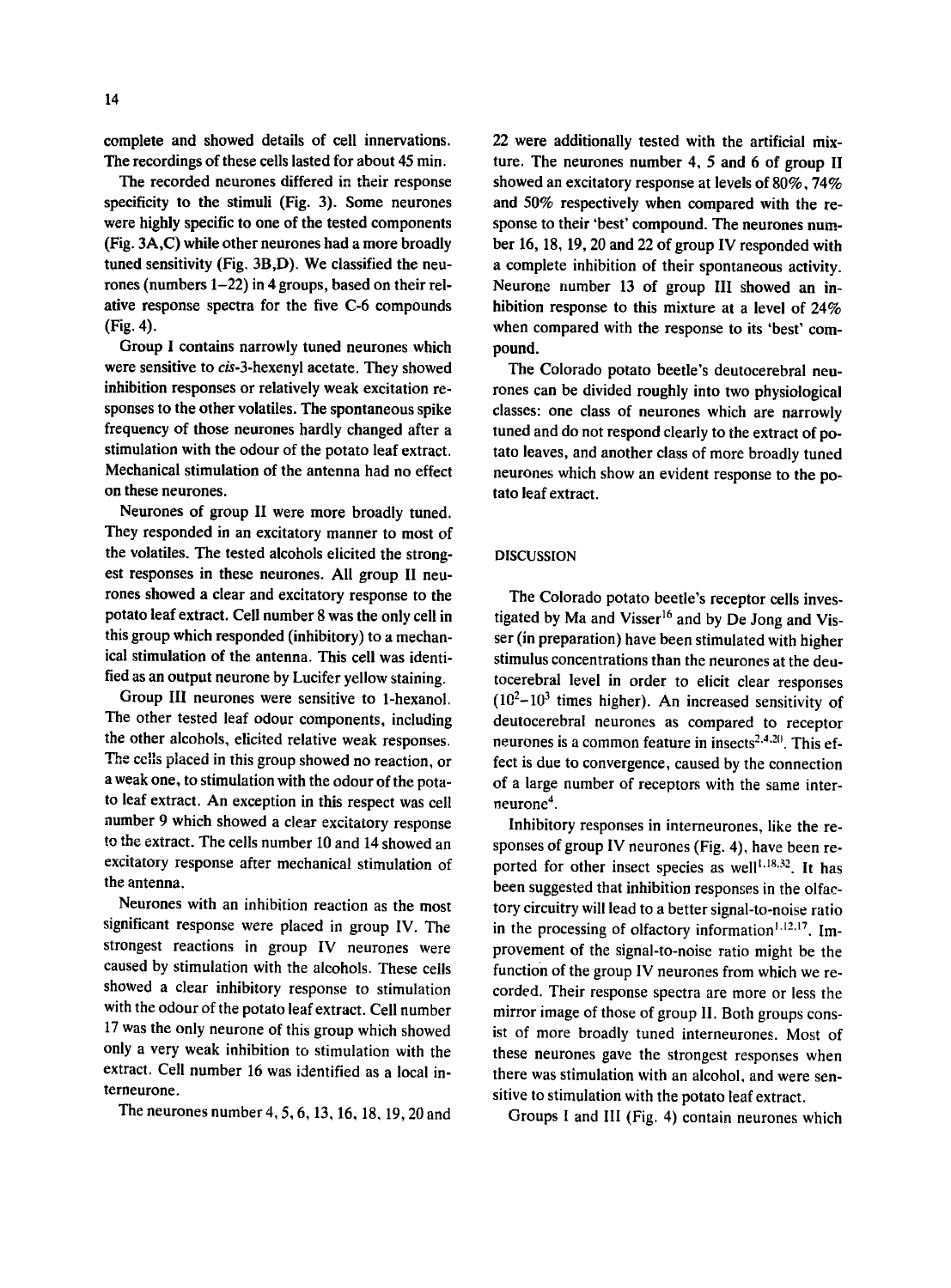were narrowly tuned to one of the potato leaf odour components. Neurones with similar response spectra as the interneurones of group I have been found recently at the periphery (De Jong and Visser, in preparation). In lobsters highly specialized cells have been found at different neuronal levels<sup>10</sup>. Narrowspectrum interneurones in lobsters are thought to have an important function in coding, either by dominating the across-fibre pattern for that stimulus or by the formation of labelled lines $8,10$ . The highly specific responses of the Colorado potato beetle's group I and III interneurones suggest a similar role for these neurones. They might obtain information about the presence of a particular compound in a mixture.



Fig. 4. Relative reaction spectra of 22 neurones of the Colorado potato beetles' deutocerebrum for 5 potato leaf odour components, a, *cis.3-hexen.l-ol;* b, *trans-2-hexenai;* c, *cis-3-hexenyl* acetate; d, *trans-2-hexen-l-ol;* e, l-hexanol. At the stimulus source filter papers contained the chemicals at a dilution of  $10^{-5}$  v/v, except for spectra number 3, 9, 12, 14, 15 and 17, which were recorded with chemicals at a dilution of  $10^{-4}$  v/v. The broken line indicates the relative level of maximum inhibition (total inhibition of spontaneous activity). Areas of circles indicate the average relative responses for each neurone group to a paraffin oil extract of potato leaves. Filled, open and broken circles indicate excitation, inhibition and the 100%-level respectively.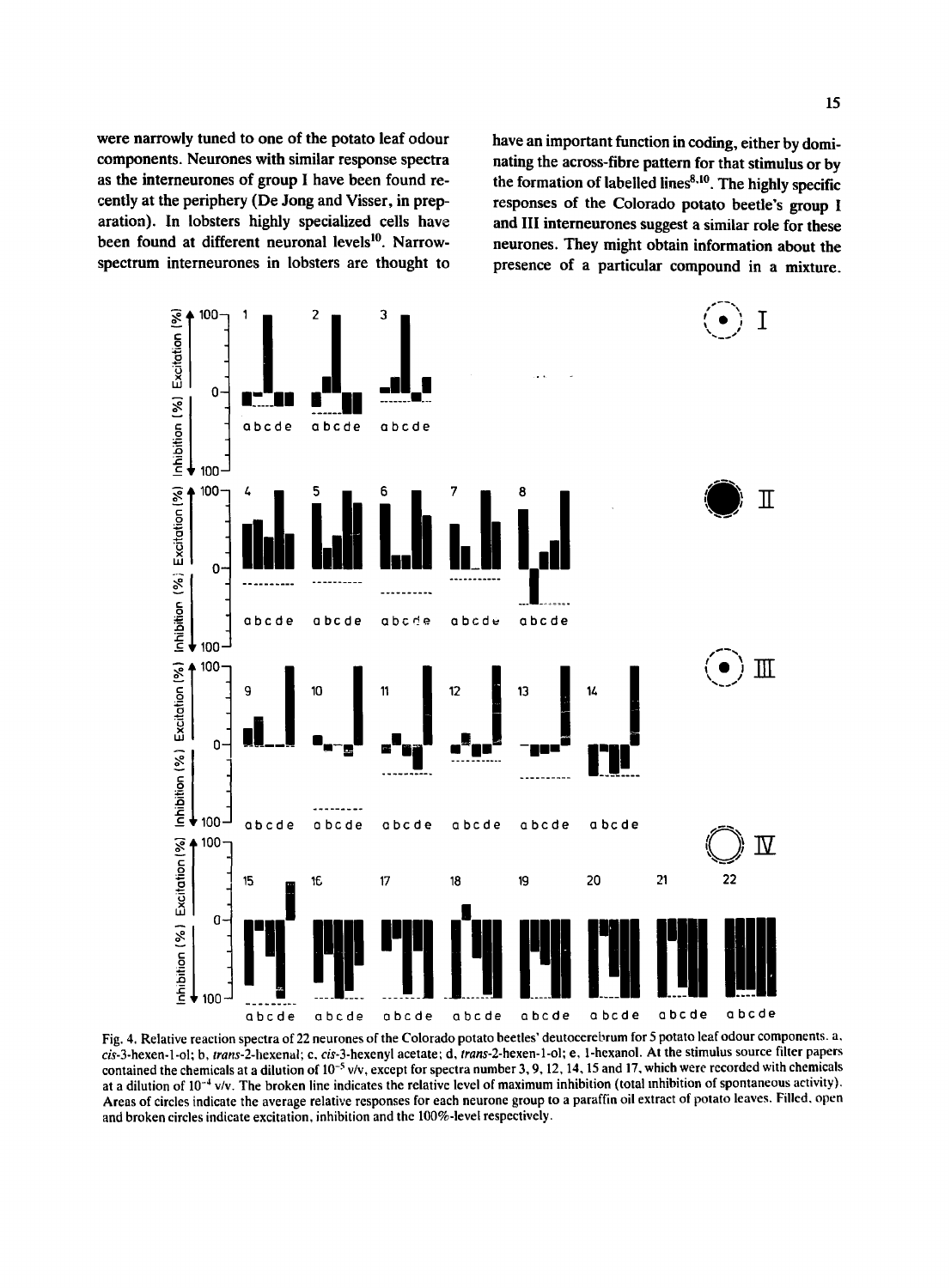

Fig. 5. Hypothetical diagram for the mechanism of host plant odour recognition in the Colorado potato beetle. Channels A and B act independently and show a response (i) or no response (0). In this way information concerning stimulus quality (channel A) and stimulus quantity (channel B) is processed separately (see text for further explanation).

However, since there was no clear response to the potato leaf extract, such a role in the specific detection of components by these deutocerebral neurones is not very probable. Neurone number 13, a specialist for 1-hexanol (Figs. 3 and 4), did not show an excitatory response to the artificial mixture, but was stimulated by 1-hexanol in a pure form. Here the response of the cell to a single compound was apparently also inhibited in the presence of other compounds. Mixture suppression therefore could be an important feature of these narrowly tuned interneurones. Since the level of excitation in the narrowly tuned neurones seems to depend not only on the presence of the stimulus to which they are tuned, but also on the presence of other chemicals, these neurones might process information about the composition of an odour blend.

Our results suggest a warning function for this class of narrowly tuned neurones in the Colorado potato beetle: there is a response if certain stimulus component ratios differ from those in potato leaf odour, and there is no response if these ratios are similar.

A simplified hypothetical diagram for the mechanism of host plant odour recognition in the Colorado potato beetle is presented in Fig. 5. The presence of a mixture of components can be detected by the antennai receptors. These receptors transfer information to the deutocerebrum where two classes of neurones are present: class A neurones which are narrowly tuned and whose response depends on the composition of the stimulus, and class B neurones which respond when certain components are present. There are three possible situations:

(I) Both neurone classes do not respond. In this case important leaf odour components are not present and there is no detection of plant odour.

(II) Only class B neurones respond. In this situation there is a stimulation with green odour components. Since the class A neurones do not respond, these components are in the correct ratio, and the beetle detects the presence of potato leaf odour.

(III) In situation III both classes respond to a stimulus. This stimulus therefore contains green odour components in a ratio which differs from the one in potato leaf odour. This is the situation when there is stimulation from a plant odour other than potato.

Evidence from other insect species also demonstrates the existence of deutocerebral neurones with response levels that depend on the ratio of certain food odour components, rather than on the presence of one specific compound. In the hawk moth *Manduca sexta* and in the locust *Locusta migratoria* deutocerebral neurones have been reported which responded to *trans-2-hexenal,* a common leaf-aldehyde, but not to the odour of tobacco leaf extract and grass, respectively<sup>1.18</sup>. Furthermore, neurones have been found in the antennal lobe of the cockroach *Periplaneta americana* which were sensitive to hexanol, a constituent of lemon oil<sup>23</sup>, but not to lemon odour<sup>1</sup>.

Mixture interaction in insect neurones has been described previously<sup>13,19,20</sup>, and suppression of the response to one chemical by another has been demonstrated to exist at different neuronal levels in the lobster<sup>9</sup>. Such evidence implies an important role of mixture interactions in the coding of chemical cues. The importance of mixture interaction in the Colorado potato beetle's coding mechanism, could lie in the formation of an information channel with a response level depending on the quality of the stimulus. A study of the antennal receptor responses indicates that this mechanism is also present at the peripheral level of the Colorado potato beetle's nervous system (De Jong and Visser, in preparation).

#### ACKNOWLEDGEMENTS

We thank L.M. Schoonhoven for his comments on